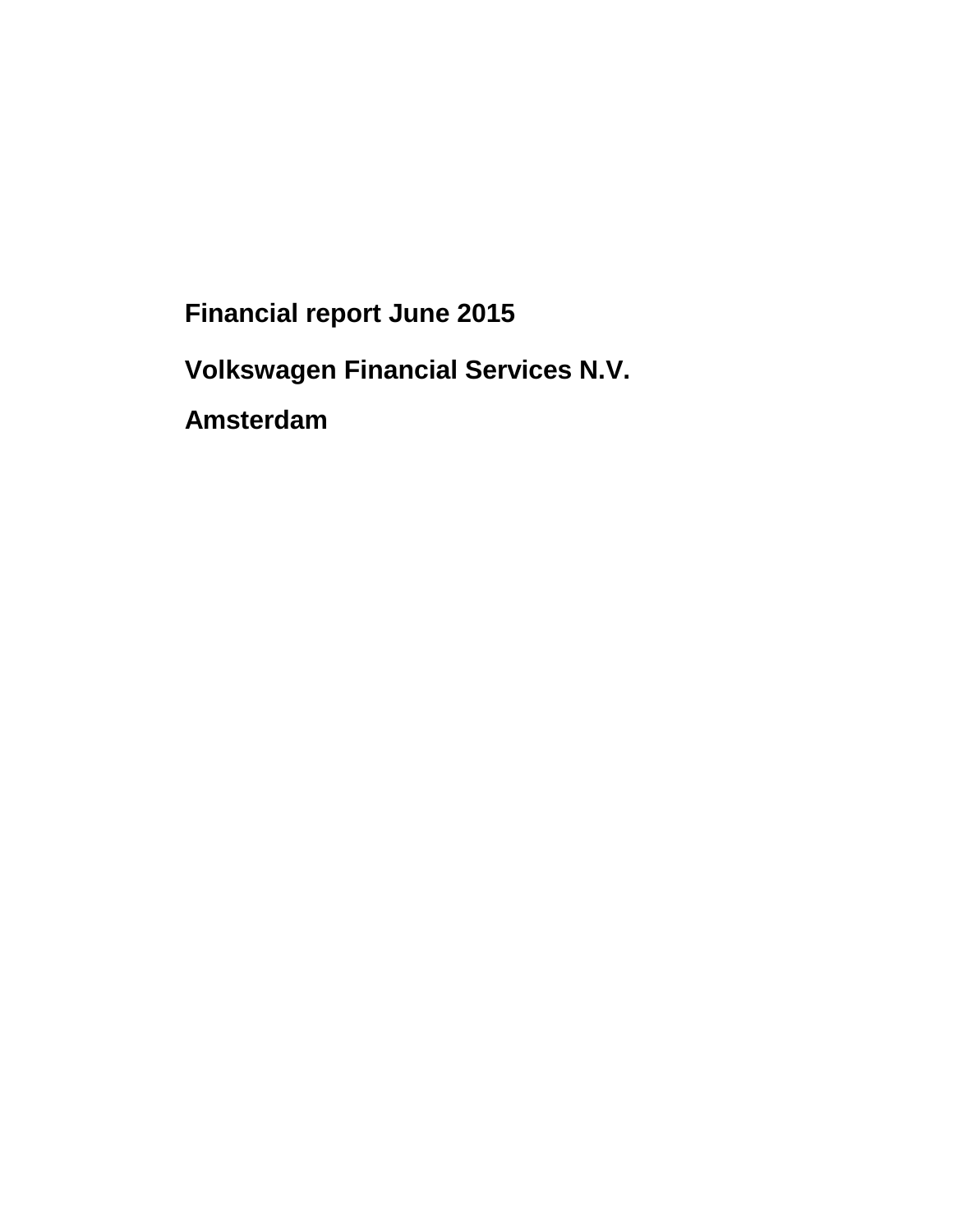### **Management report**

Volkswagen Financial Services N.V. ('FSNV' or 'the company') is one of the funding vehicles of Volkswagen Financial Services AG, Brunswick (FSAG) and its subsidiaries. FSNV raises funds from the capital markets by issuing notes and lends the proceeds on to Group and Joint Venture companies. Basis for the issuing activities are the  $\epsilon$  25 billion Debt Issuance Programme that adheres to the European Prospective Directive Standards and a  $\epsilon$  10 billion Multi Currency Commercial Paper Programme. All issues are guaranteed by the parent company FSAG. As per 30.6.2015 according to Moody`s, FSAG`s rating is set to P-1 (short term) and Aa3 (long term) with a stable outlook. Standard & Poor`s assessed FSAG`s creditworthiness as A-1 (short term) and A (long term) with a stable outlook.

Besides these programmes FSNV can utilize several uncommitted revolving credit facilities with international banks. This grants more flexibility in providing the Volkswagen group with small volumes and/or frequent tranches of funds if required.

Within the first six months of the year FSNV placed 9 bonds under the DIP Programme with a total € equivalent of 1,1 billion. Under the CP Programme the company placed 36 issues with a total  $\epsilon$  equivalent of 997 million and received intercompany funding totaling  $\epsilon$  1,1 billion. The proceeds of these issues have been granted to the Volkswagen Financial Services Group companies.

The company redeemed DIP issues with a total  $\epsilon$  equivalent of 400 million and CP issues with a total € equivalent of 1,2 billion.

The financing activities are carried out in different currencies and interest terms. To avoid currency and interest risks, the company concludes interest- and currency swaps. The main business risks of FSNV are interest rate risk, currency risk, liquidity risk and credit risk. The Supervisory Board has set limits to restrict those risks. FSNV uses adequate tools to assess and to monitor them.

European Union regulations transformed into Dutch Law require the presentation of half year balance sheet figures in comparison to year-end figures of the previous year. Income statement figures compare the half year result with the corresponding half year result of the previous year

Interest income of € 8,5 million in the first half of 2014 increased to € 10,6 million in the first half of 2015. Result after taxes added up to €7,3 million in the first six months of 2015 (2014: €6,0 million)

For the whole year 2015 we expect a continuation of the first six months' level with regard to FSNV´s business volume. Interest income and result after taxes are expected to be reach the 2014 figures.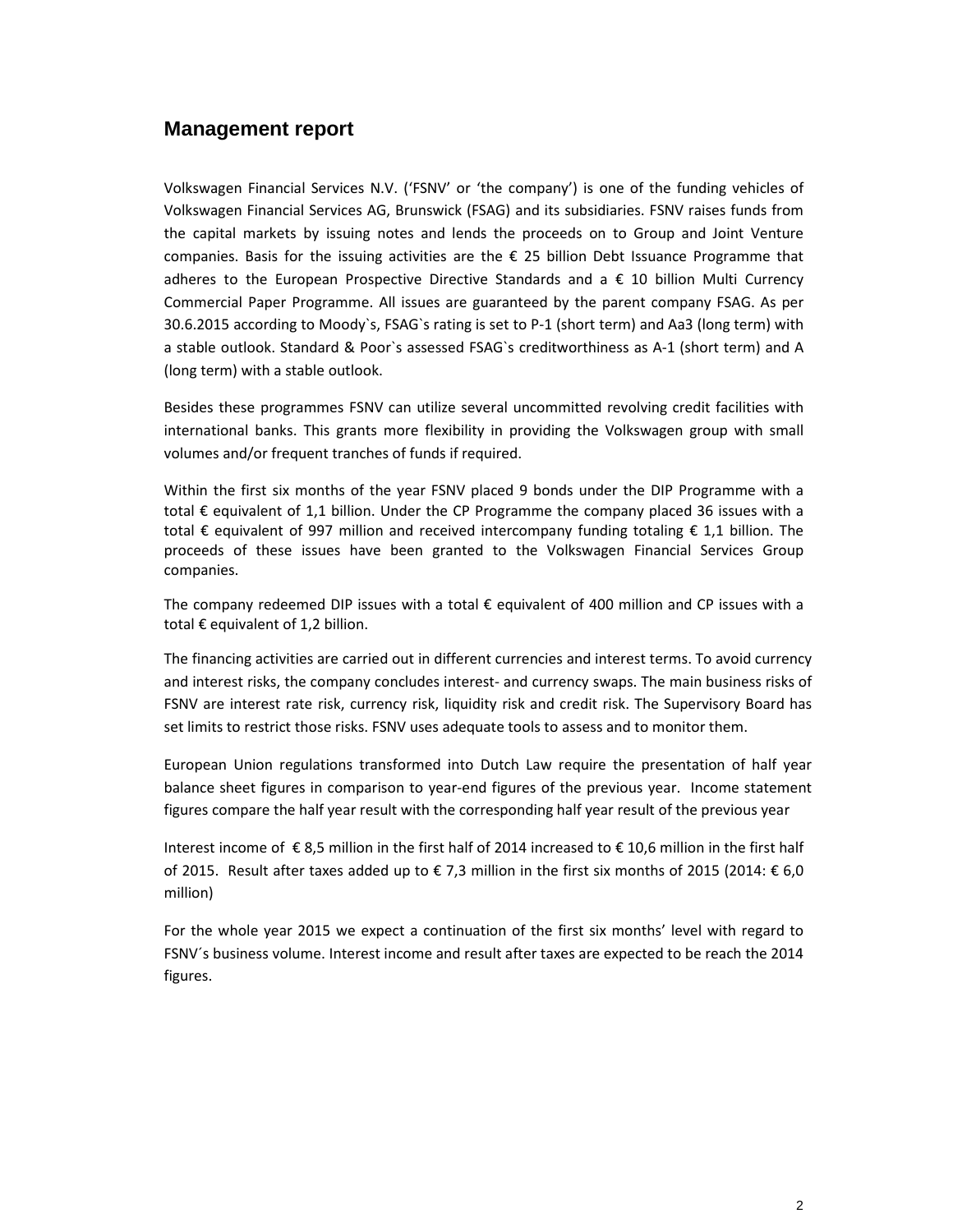The Management Board declares that to the best of their knowledge:

- 1. the financial statements for the first half year of 2015 give a true and fair view of the assets, the liabilities, the financial position and the results of the company; and
- 2. the management report gives a true and fair view of the company's situation as at the balance sheet date, the events that occurred during the first half year and the risks to which the company is exposed.

Amsterdam, 29 July 2015 **Amsterdam**, 29 July 2015

Thomas Fries, Managing Director

Bernd Bode, Managing Director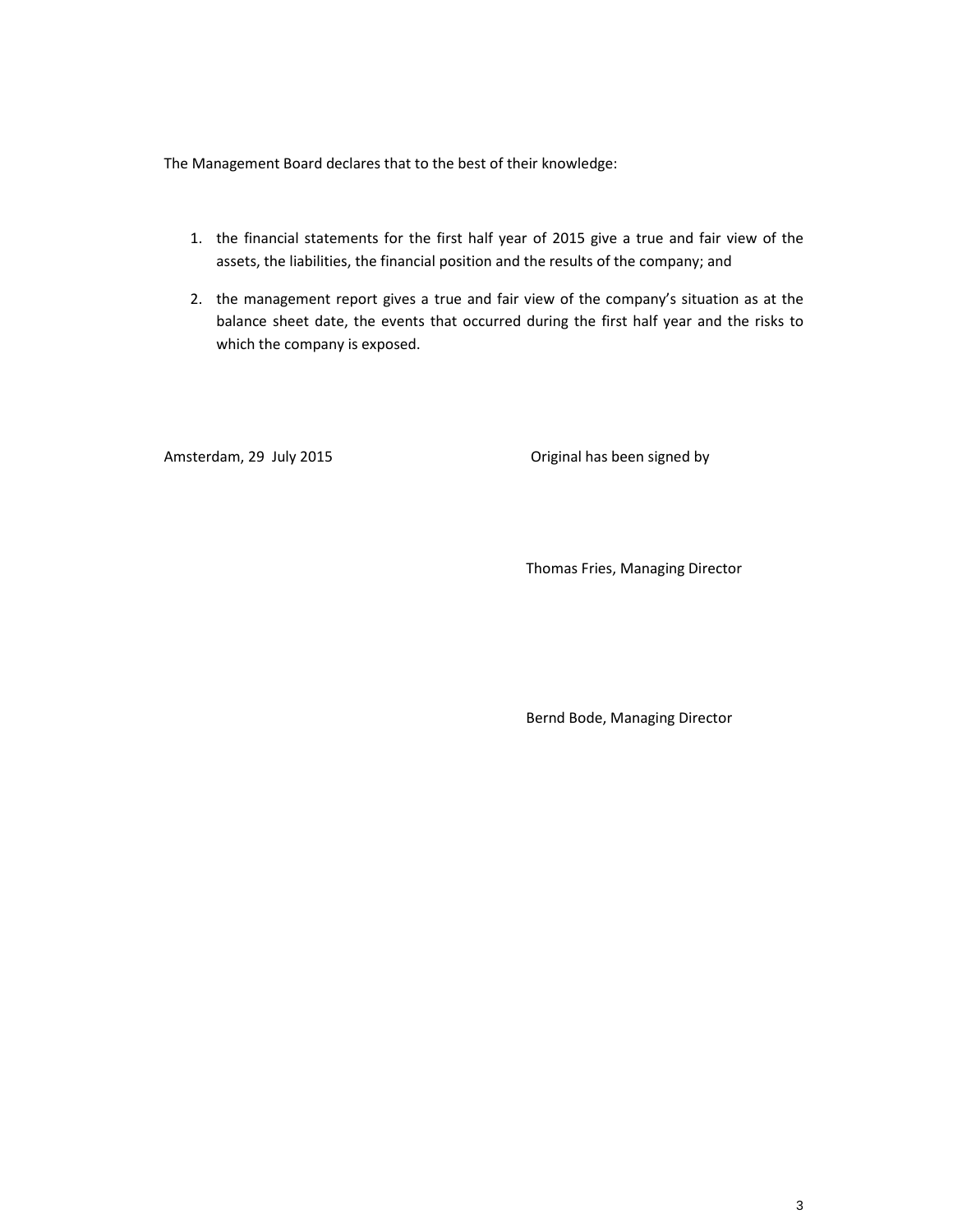# **Balance sheet as at 30 June 2015**

### **(unaudited)**

|                                                                                                           | 30 June 2015   |                | 31 December 2014 |                |
|-----------------------------------------------------------------------------------------------------------|----------------|----------------|------------------|----------------|
| Assets                                                                                                    | <b>EUR'000</b> | <b>EUR'000</b> | <b>EUR'000</b>   | <b>EUR'000</b> |
| <b>Fixed assets</b>                                                                                       |                |                |                  |                |
| Financial fixed assets:<br>Shares in participations                                                       | 1              |                | 1                |                |
| Loans to Volkswagen group<br>Companies                                                                    | 5,823,268      |                | 4,567,377        |                |
| Loans to joint ventures of the<br>Volkswagen group                                                        | 733,642        |                | 736,051          |                |
| <b>Total fixed assets</b>                                                                                 |                | 6,556,911      |                  | 5,303,429      |
| <b>Current assets</b><br>Receivables due from<br>Volkswagen group companies<br>Receivables due from joint | 2,774,761      |                | 2,111,129        |                |
| ventures of the Volkswagen<br>group                                                                       | 915,323        |                | 971,001          |                |
| Other assets                                                                                              | 41,861         |                | 33,983           |                |
| Loans to external parties                                                                                 | 500            |                | 500              |                |
| Prepaid and deferred charges                                                                              | 10,369         |                | 12,714           |                |
| Cash at banks and in hand                                                                                 | 4,086          |                | 1,735            |                |
| <b>Total current assets</b>                                                                               |                | 3,746,900      |                  | 3,131,062      |
| <b>Total assets</b>                                                                                       |                | 10,303,811     |                  | 8,434,491      |

L,

 $\overline{\phantom{a}}$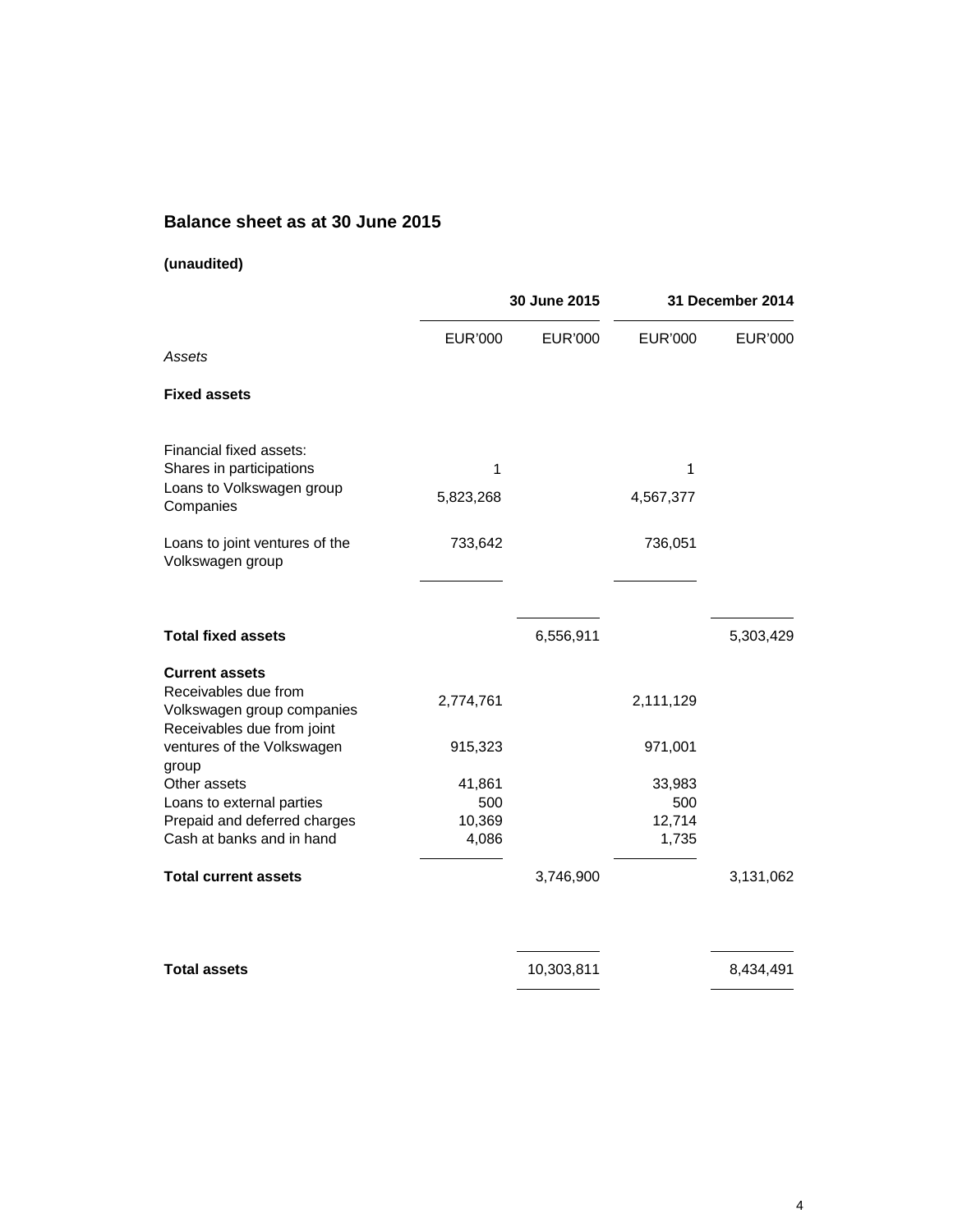### **(unaudited)**

|                                         | 30 June 2015   |            | 31 December 2014 |           |
|-----------------------------------------|----------------|------------|------------------|-----------|
| Shareholder's equity and<br>liabilities | <b>EUR'000</b> | EUR'000    | EUR'000          | EUR'000   |
| <b>Shareholder's equity</b>             |                |            |                  |           |
| Share capital                           | 454            |            | 454              |           |
| Share premium reserve                   | 637,000        |            | 625,000          |           |
| Retained earnings                       | 98,882         |            | 98,882           |           |
| <b>Current earnings</b>                 | 7,298          |            |                  |           |
| Total shareholder's equity              |                | 743,634    |                  | 724,336   |
| <b>Long-term liabilities</b>            |                |            |                  |           |
| <b>Bonds</b>                            | 3,714,301      |            | 3,387,520        |           |
| Liabilities to Volkswagen group         |                |            |                  |           |
| companies                               | 2,694,492      |            | 1,629,740        |           |
| <b>Total long-term liabilities</b>      |                | 6,408,793  |                  | 5,017,260 |
| <b>Current liabilities</b>              |                |            |                  |           |
| <b>Bonds</b>                            | 2,335,907      |            | 1,672,928        |           |
| Commercial papers                       | 677,741        |            | 878,651          |           |
| Liabilities to Volkswagen group         |                |            |                  |           |
| companies                               | 55,574         |            | 60,465           |           |
| <b>Other liabilities</b>                | 70,578         |            | 63,119           |           |
| Deferred income                         | 11,584         |            | 17,732           |           |
| <b>Total current liabilities</b>        |                | 3,151,384  |                  | 2,692,895 |
| Total shareholder's equity              |                |            |                  |           |
| and liabilities                         |                | 10,303,811 |                  | 8,434,491 |